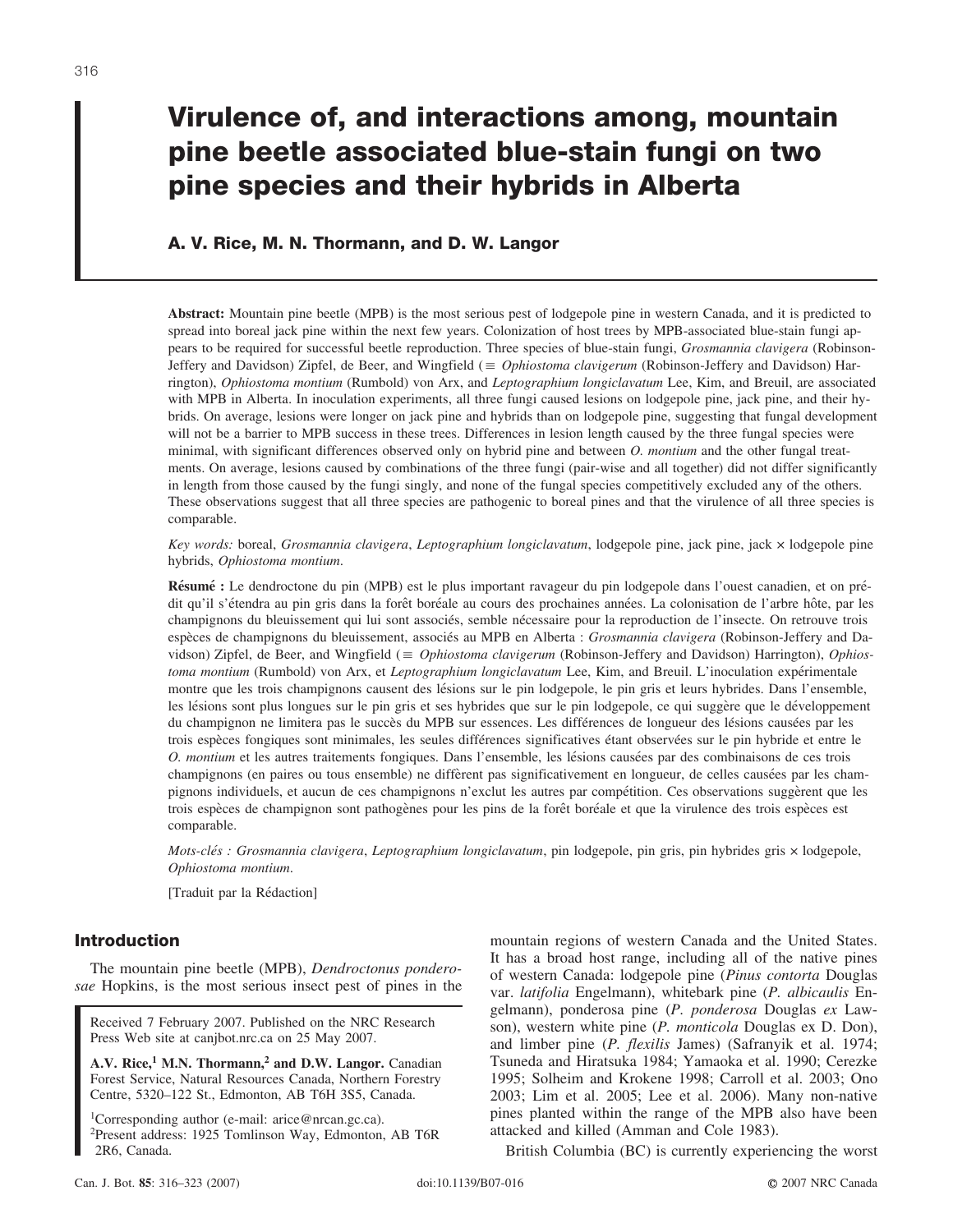outbreak of MPB ever reported (Lee et al. 2006), with millions of lodgepole pines killed annually (Huber and Borden 2001; Carroll et al. 2003; Kim et al. 2005; British Columbia Ministry of Forests 2006; Lee et al. 2006). By 2005, more than 8.7  $\times$  10<sup>6</sup> ha of lodgepole pine forests were affected, an increase of well over  $1 \times 10^6$  ha since 2004 (British Columbia Ministry of Forests 2005, 2006).

The beetle is currently spreading eastward into Alberta (AB) (Ono 2003). Historically, two outbreaks of MPB have been reported in southern AB (1940–1943 and 1977–1985) (Cerezke 1995; Ono 2003). In 1997, MPB was observed in lodgepole pine in the Willmore Wilderness Area, AB  $(53°45'N)$ , a northerly increase of more than  $2°$  of latitude in the beetle's range since 1985 (Ono 2003). Since then, beetle populations have increased rapidly in this area and have spread north and east despite management efforts. In 2006, MPB entered northwestern AB, presumably spreading from source populations in northeastern BC, and became established in the boreal forest of the Peace District (at least as far north as Peace River,  $56^{\circ}15'N$ ), where it infested lodgepole pine, lodgepole  $\times$  jack pine hybrids, and introduced Scots pine (*Pinus sylvestris* L.) (D.W. Langor, unpublished data, 2006). This northeasterly range expansion into boreal Canada is predicted to accelerate with global warming (Carroll et al. 2003). There is concern that MPB may be able to infest jack pine (*Pinus banksiana* Lambert) and use this species as a conduit to spread to eastern Canada and possibly the southeastern United States, where many other native pine species grow. This spread would have potentially disastrous environmental, social, and economic consequences (Ono 2003). With successful colonization of hybrid pine populations in northwestern AB in 2006, the threat of MPB invasion of boreal jack pine appears imminent. The ability of MPB to attack and kill natural jack pine populations is unknown, but evidence suggests that the beetles can infest jack pine. Artificial rearing experiments (Safranyik and Linton 1982; Cerezke 1995; D.W. Langor, unpublished data, 2006) indicate that MPB can survive and reproduce in cut sections of jack pine, and that survival and fecundity are comparable to that observed in cut sections of lodgepole pine (Cerezke 1995). Furthermore, MPB attacked and killed a small number of mature (51-year-old) jack pines in an Idaho arboretum, although their reproductive success in those trees is unknown (Furniss and Schenk 1969).

The ability of MPB to colonize successfully trees appears to be largely dependent on a symbiotic relationship with ophiostomatoid fungi. Three blue-stain ascomycetes, *Grosmannia clavigera* (Robinson-Jeffery and Davidson) Zipfel, de Beer and Wingfield  $\equiv$  *Ophiostoma clavigerum* (Robinson-Jeffery and Davidson) Harrington], *Ophiostoma montium* (Rumbold) von Arx, and *Leptographium longiclavatum* Lee, Kim and Breuil, are associated with the mycangia of the MPB (Tsuneda and Hiratsuka 1984; Yamaoka et al. 1990, 1995; Solheim and Krokene 1998; Six 2003; Kim et al. 2005; Lee et al. 2005, 2006; Lim et al. 2005), although other blue-stain fungi have been reported from the exoskeleton and beetle galleries (Six 2003; Lee et al. 2006). The mycangial fungi have been suggested to aid the beetle in overwhelming the host trees' defences (Raffa and Berryman 1983), provide necessary nutrition throughout the beetles' life cycle (Six and Paine 1998; Adams and Six 2007), and perhaps provide a more favourable environment for beetle development (see Lee et al. 2006). Mycangial fungi are essential to MPB success, because the beetles appear to be unable to reproduce successfully in their absence (Six and Paine 1998). Although both the beetles and their mycangial blue-stain fungi on their own can kill the host trees (Mathre 1964; Basham 1970; Shrimpton 1973; Strobel and Sugawara 1986; Yamaoka et al. 1995), it has been suggested that the combined action of the beetles and fungi is responsible for rapid host death (Amman et al. 1989; Yamaoka et al. 1990, 1995; Nebeker et al. 1993; Solheim and Krokene 1998; Kim et al. 2005; Lee et al. 2006), although other studies, on related bark beetles, indicate that extensive fungal growth occurs after host tree death (Hobson et al. 1994). Successful colonization of jack pine by the MPB mycangial blue-stain fungi is considered to be a factor required for successful attack by MPB. In preliminary research, we found that both *G. clavigera* and *O. montium* caused longer lesions on jack  $\times$  lodgepole pine hybrids and jack pine than they did on lodgepole pine. This suggests that these trees are suitable hosts for MPB-associated bluestain fungi, and that these trees might be more vulnerable than lodgepole pines (Rice et al. 2007). However, this study was conducted on a relatively small number of trees using a single site for each host species and did not include *L. longiclavatum*. Thus, to provide a more complete assessment of the possible susceptibility of jack pine to MPB-associated blue-stain fungi, we assessed the relative virulence of all three fungi over a wider range of tree populations.

The MPB-associated blue-stain fungi often occur in combination on individual beetles (Six 2003; Lee et al. 2006) and on different beetles attacking the same tree. Interactions, including competition and facilitation, among the fungi inside the host tree may affect virulence as well as beetle development and success, but the nature of these interactions is not known. The only study reporting combined inoculation of trees with *G. clavigera* and *O. montium* found that *O. montium* inhibited *G. clavigera* on ponderosa pine seedlings (Owen et al. 1987). Although the experimental conditions of that study did not accurately reflect natural conditions whereby mature trees in natural stands are attacked, their results suggest that competition between the mycangial symbionts is likely. Therefore, we inoculated jack pine, lodgepole pine, and their hybrids with the fungi, alone and in combination, to compare virulence and assess the outcomes to test the hypothesis that the three fungi compete with or inhibit each other.

## **Materials and methods**

# **Fungal isolates**

The fungi used in this study were isolated from the sapwood of MPB-infested lodgepole pine trees harvested from the Willmore Wilderness Area in January 2006. The isolates are deposited as live cultures at the Northern Forestry Centre Culture Collection (NOF). One isolate each of *G. clavigera* (NOF 2948), *L. longiclavatum* (NOF 2954), and *O. montium* (NOF 2951) were used in this study.

#### **Study sites**

Three sites across central Alberta were chosen for tree in-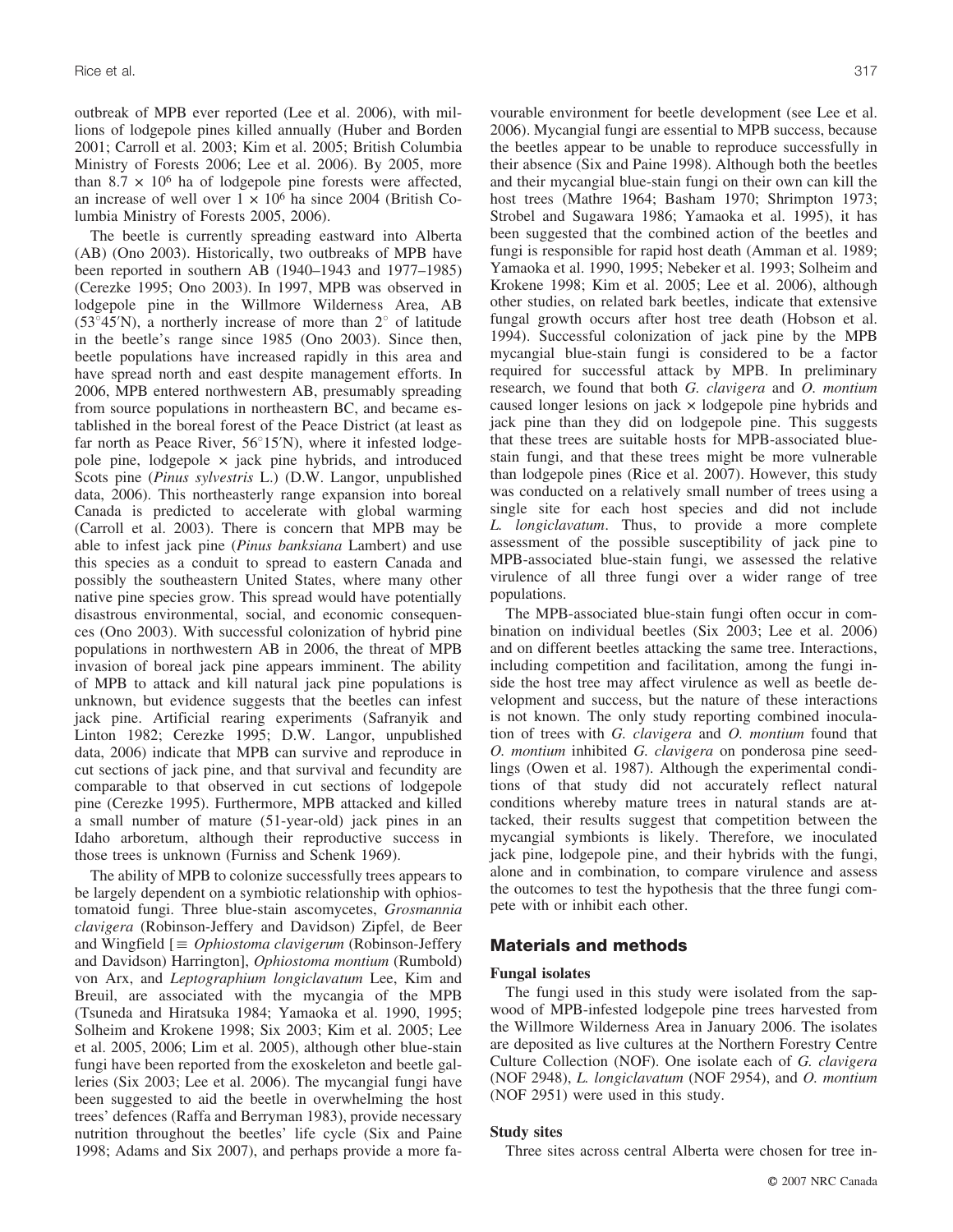| Treatment | Lodgepole pine                    | Jack pine               | Hybrid pine                       |
|-----------|-----------------------------------|-------------------------|-----------------------------------|
| GO        | 4 G: 6 GO                         | 3 G: 1 O: 6 GO          | 3 G: 2 O: 5 GO                    |
| GL        | $4 G$ ; $5 GL$ ; $1$ neither      | 1 G: 9 GL               | 3 L: 7 GL                         |
| LO        | 5 O; 1 L; 4 LO                    | 2 L; 1 O; 7 L0          | 4 L; 1 O; 5 LO                    |
| GLO       | 2 0; 1 L; 3 GO; 2 GL; 1 LO; 1 GLO | 2 GO; 1 GL; 1 LO; 6 GLO | 1 G; 1 L; 2 LO; 1 GO; 1 GL; 4 GLO |

**Table 1.** Mountain pine beetle (MPB)-associated blue-stain fungi recovered from lesions inoculated with combinations of three species of MPB-associated blue-stain fungi.

**Note:** G, *Grosmannia clavigera*; L, *Leptographium longiclavatum*; O, *Ophiostoma montium*; GO, *G. clavigera* and *O. montium*; GL, *G. clavigera* and *L. longiclavatum*; LO, *L. longiclavatum* and *O. montium*; GLO, all three fungi together. Numbers indicate the number of times a particular fungus or combination of fungi was recovered from a particular treatment. There are 10 inoculation points per species combination per host.

oculations. The pine forests at each site were mature (at least 50 years old), and inoculated trees had a diameter at breast height of at least 20 cm. Ten lodgepole pine trees were inoculated near the Berland River between Hinton and Grande Cache  $(53^{\circ}45.361'N, 118^{\circ}20.207'W)$ , 10 hybrid pines were inoculated at a site northeast of Blue Ridge  $(54^{\circ}13.127'N,$  $115^{\circ}16.456'$ W), and 10 jack pine trees were inoculated near Tawatinaw (54°16.647'N, 113°28.171'W). Inoculation of the tree species at a single site is not possible, because their geographic ranges do not overlap in natural forests.

#### **Inoculation**

Holes (5 mm diameter, 10 mm deep) were drilled through the bark and phloem in each tree. Inoculum, consisting of active mycelium growing on 2% malt extract agar (MEA; 20 g Difco malt extract (Difco Laboratories, Detroit, Mich.), 15 g agar (Fisher Scientific, Fair Lawn, N.J.), 1 L  $dH<sub>2</sub>O$ , or sterile MEA as a control, was inserted into holes using a flame-sterilized probe and placed on the surface of the sapwood. A sterile dowel (5 mm diameter, 5–7 mm long) was placed into each hole to cover the inoculum. As controls, one hole per tree received a sterile agar plug and another did not receive any medium; both were plugged with dowels. The fungal treatments consisted of each of the three fungi alone, each of the three possible pair-wise combinations, and all three fungi together. The nine holes (seven fungal treatments and two controls) were at least 5 cm apart in a ring encircling the tree at breast height. Parafilm<sup>®</sup> strips (American National Can, Neenah, Wisc.) were wrapped around the trees at the inoculation sites to reduce contamination and desiccation. Trees were inoculated in August, corresponding with the time when most beetles complete host colonization in Alberta (Langor 1989). Trees were harvested 6 weeks after inoculation in September 2006. The trees were felled, and bolts  $(>1.2 \text{ m long})$  were cut from around the inoculation site (with at least 50 cm above and below the inoculation points) and transported to the laboratory. Bark and phloem were stripped from the bolts within 36 h of harvesting, and the lengths of the lesions were measured at each inoculation point. Lesion length is a measure of the vertical effect of the fungi on the host and commonly has been used as an indicator of relative virulence (e.g., Solheim and Krokene 1998; Masuya et al. 2003; Lieutier et al. 2004). Samples of sapwood were removed aseptically from three random points within the lesions then surface sterilized and plated onto MEA to recover the fungi.

#### **Statistical analyses**

Differences in fungal lesion lengths were compared using

an analysis of variance (ANOVA), using a general linear model consisting of a two-way comparison of the main effects: tree species and fungal treatment. Treatments were *G. clavigera*, *L. longiclavatum*, *O. montium*, *G. clavigera* and *O. montium*, *G. clavigera* and *L. longiclavatum*, *L. longiclavatum* and *O. montium*, all three fungi together, agar plug, and the empty control. Significant main effects were compared using Tukey adjustment of the least squared means. Examination of the residual values from the ANOVA using the Shapiro–Wilk statistic, stem leaf and box plots, normal probability plot, and plot of residual against predicted values indicated that the lesion length values followed a normal distribution ( $N = 270$ ,  $W = 0.84$ ). No data were excluded. All analyses were performed using SAS (SAS Institute Inc., Cary, N.C.).

## **Results**

At the time of harvest, necrotic lesions were observed on the sapwood surrounding the inoculation points (Fig. 1). Discolouration (typically less than 30 mm long) was observed around control points, but resin responses by the trees were not observed (Figs. 1A and 1B). The lesions around all of the fungal inoculation points were longer than the discolouration observed around the control points and involved both discolouration of the sapwood and a resin response by the trees (Figs. 1B and 1C). All fungal species were recovered from their individual inoculation points and lesions but not from the discoloured area around the controls.

Fungi were also recovered from all but one of the lesions formed around points where the fungal species were inoculated in combination (Table 1). For the *G. clavigera* and *O. montium* combined inoculation, both species were recovered from at least half of the inoculation points in each host. When only one species was recovered, it was more commonly *G. clavigera*; *O. montium* alone was recovered from only three inoculation points in jack pine and hybrids (Table 1). For the *G. clavigera* and *L. longiclavatum* combined inoculations, both species were recovered from at least half of the inoculation points in each host. *Grosmannia clavigera* alone was recovered from five inoculation points, and *L. longiclavatum* alone was recovered from three. For the *O. montium* and *L. longiclavatum* inoculations, both species were recovered from at least half of the inoculation points in jack pine and hybrids and from four points in lodgepole pine. When only one species was recovered, it was mainly *O. montium* in lodgepole pine and mainly *L. longiclavatum* in jack pine. When all three fungi were inoculated together, all three species were recovered from 11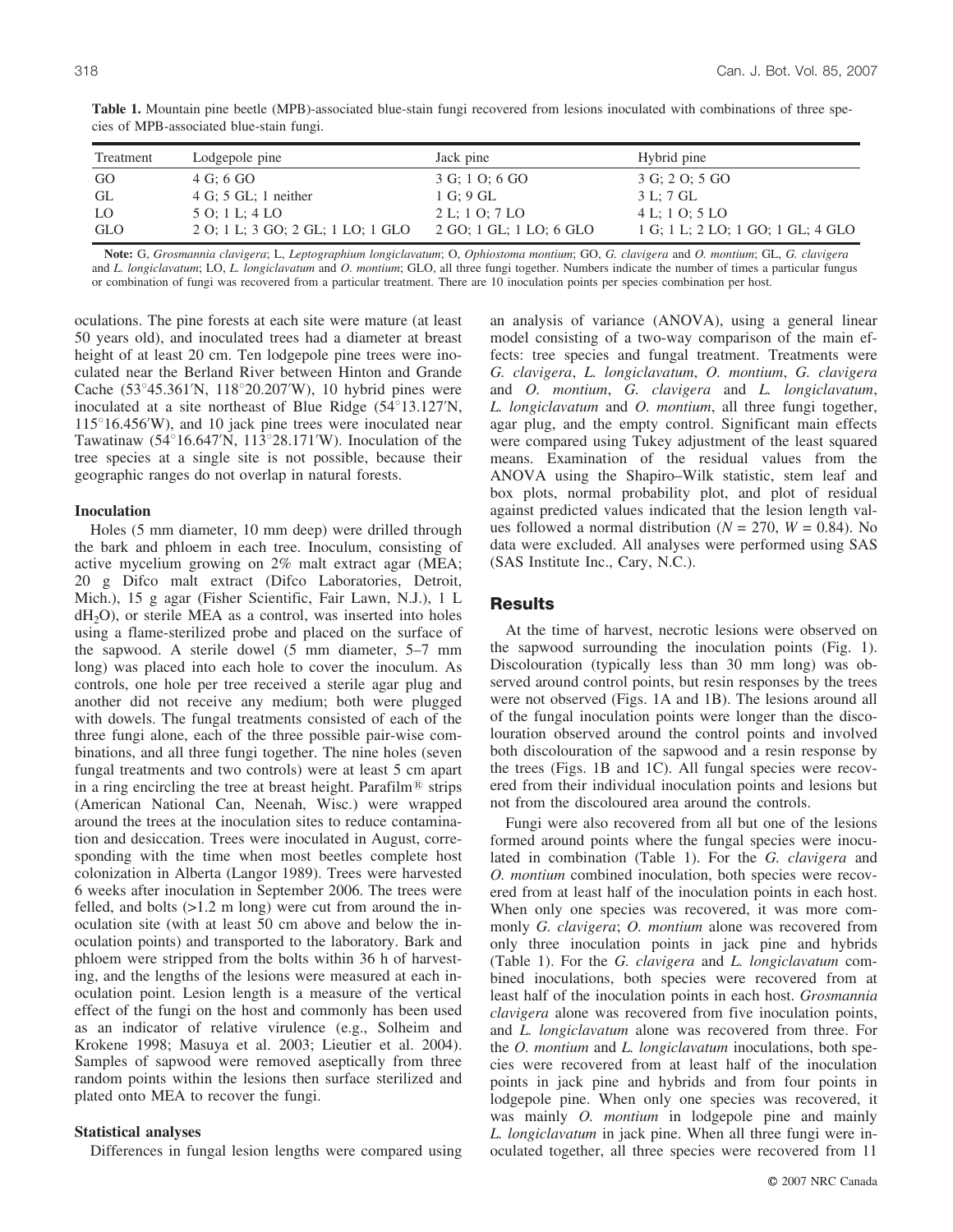Fig. 1. Lesions produced around inoculation points on jack x lodgepole pine hybrids. Photographs were taken without magnification under fluorescent lighting using a Nikon Coolpix 7600 digital camera. (A) Discolouration or lesion produced around control inoculation points. Scale bar = 5 mm. (B) Lesions produced around an agar control (C), and inoculations of *Ophiostoma montium* (O) and *Grosmannia clavigera* (G). Note that the lesions around the fungi involve both discolouration and a resin response by the tree. Scale bar = 10 mm. (C) Lesions produced around inoculations of *O. montium* (O), *G. clavigera* (G), and *Leptographium longiclavatum* (L). Note all of the lesions were similar in length on this tree. Scale bar = 5 mm.

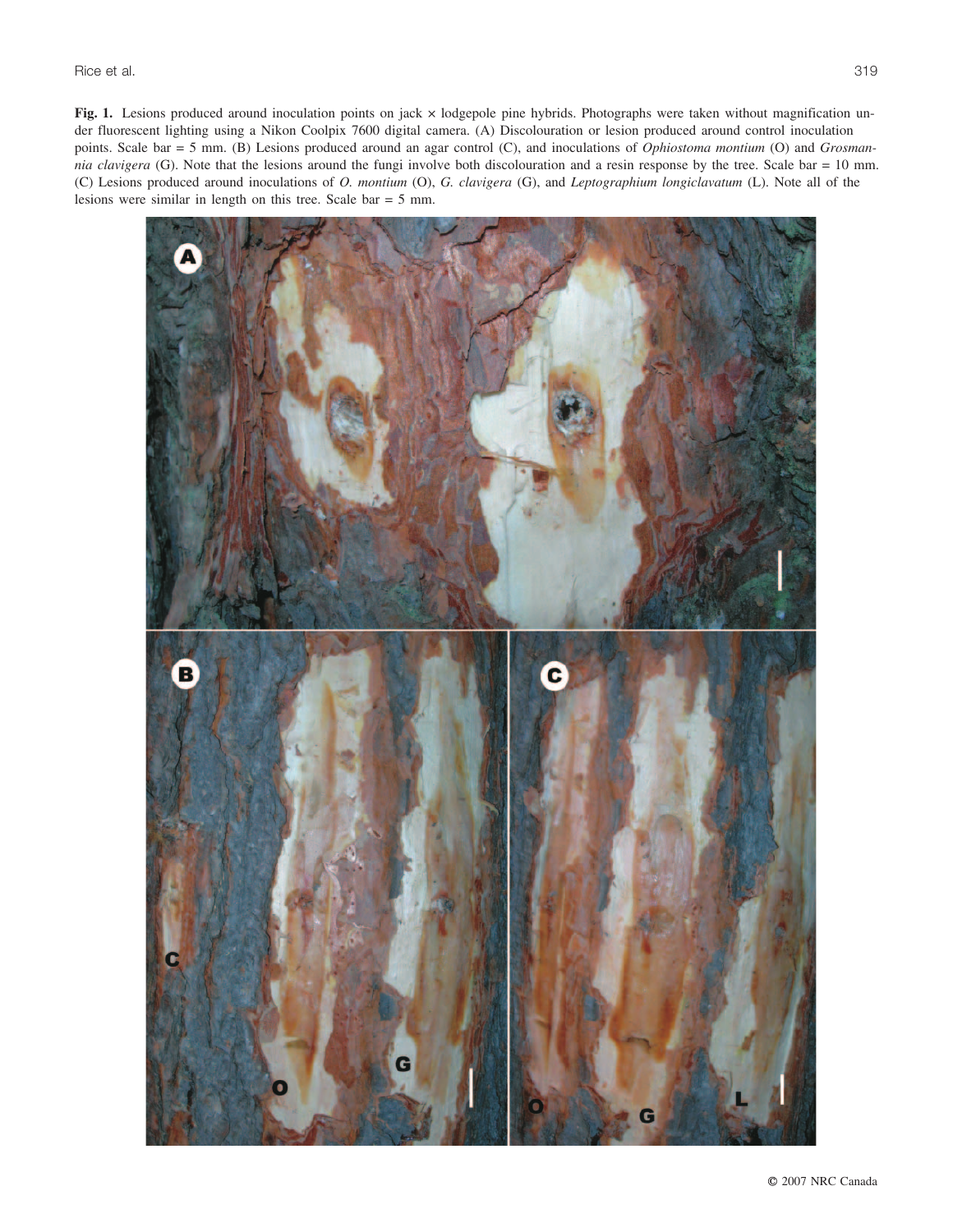**Table 2.** Results of analysis of variance of lesion lengths for tree species and fungal treatments.

| Source                   | df | F     |          |
|--------------------------|----|-------|----------|
| Model                    | 26 | 27.43 | < 0.0001 |
| Tree sp.                 |    | 36.65 | < 0.0001 |
| Fungus                   |    | 77.58 | < 0.0001 |
| Tree sp. $\times$ fungus | 16 | 1.36  | 0.1627   |

of the 30 inoculation points. All three combinations of two species were recovered from each host, and each of the three species was recovered individually at one or two inoculation points in lodgepole pine or hybrids.

Tree species and fungal species had significant influences on mean lesion lengths, but there were no significant interactions (Table 2). For all fungal treatments combined, mean lesion lengths on each of the three tree species differed significantly from each other ( $p < 0.0001$ ), with the longest lesions on hybrid pines (mean  $\pm$  SE; 143  $\pm$  8.4 mm), the shortest lesions on lodgepole pine  $(98 \pm 5.4 \text{ mm})$ , and intermediate lesions on jack pine (120  $\pm$  6.1 mm). The lesions induced by *G. clavigera* and *O. montium* plus *L. longiclavatum* were significantly longer on hybrid pines than on lodgepole pines ( $p \leq 0.0176$ ) (Table 3). Although none of the other fungal treatments differed significantly among hosts, they all exhibited the same trend of producing the longest lesions on hybrids and the shortest on lodgepole pine (Table 3). Every fungal treatment produced significantly longer lesions than the controls ( $p \le 0.0026$ ). With data from all tree species combined, lesions caused by *O. montium* were significantly smaller than those caused by the other fungal treatments ( $p \le 0.0212$ ). Although all other fungal treatments consistently produced longer lesions than *O. montium* in each of the three host species, the only significant difference was between *O. montium* and *G. clavigera* on hybrid pines ( $p = 0.0108$ ) (Table 3).

## **Discussion**

All three blue-stain fungi caused lesions on the sapwood of jack pine, lodgepole pine, and jack  $\times$  lodgepole pine hybrids in northern Alberta when artificially inoculated alone or in combination with each other. These results are comparable with our preliminary study (Table 4). Furthermore, we confirm the findings that lesions are longer on jack and hybrid pines than on lodgepole pine. This suggests that jack and hybrid pines are at least as susceptible to the fungi as lodgepole pines, and that the success of the MPB in these species will not be restricted by the growth of their mycangial fungi.

Lesions produced by *G. clavigera* and *O. montium* in this study were longer on average than those we observed in 2005. Although this trend was observed on all three host trees, it was most pronounced on the hybrid pines, on which the lesions caused by *G. clavigera* and *O. montium* averaged nearly 75 mm and 65 mm longer, respectively, in 2006 than in 2005. On the other hosts, the differences in mean lesion length between the years ranged from 10 to 40 mm. There were no differences in lesion length observed among the empty control inoculations between the two years. The problems with contamination of the agar controls observed in the

previous study were eliminated in this study. These year-toyear differences may result from more favourable (warmer) environmental conditions for fungal growth, genetic differences, or site-specific effects. These differences were most pronounced on the hybrid pines, where genetic variation is high. Intraspecific variation in virulence has been observed for *G. clavigera* (Rice et al. 2007), and some of the year-toyear differences in magnitude might be explained by this variability. However, despite differences in lesion length among isolates of this species, the same trend was observed for all isolates.

Previous inoculation experiments (Reid et al. 1967; Owen et al. 1987; Yamaoka et al. 1990; Solheim and Krokene 1998; Rice et al. 2007) have found that *G. clavigera* is more virulent than *O. montium* on lodgepole pine and other traditional hosts. The same trend was observed on jack lodgepole pine hybrids, but not on jack pine (Rice et al. 2007). Our observations suggest that *G. clavigera* does induce longer lesions than *O. montium* on all three host species, although only significantly so on hybrids. These observations provide further support for the assertions that there is little difference in virulence between *G. clavigera* and *O. montium* on jack pine and that both species have the potential to be important pathogens of this tree species (Rice et al. 2007). The virulence of the third MPB associate, *L. longiclavatum*, had not been reported previously. We found no significant differences in lesion lengths caused by this species and *G. clavigera*, suggesting that this species is at least as virulent as *G. clavigera* on all three hosts.

Individual MPB often carry multiple species of blue-stain fungi on their exoskeletons and in their mycangia (Six 2003; Lee et al. 2006). When a beetle attacks a tree, all three of these fungi could be inoculated together. We predicted that the interactions among these fungi could influence their virulence to the host tree. Also, if the fungi differentially benefit the beetles (see Six and Paine 1998; Lee et al. 2006; Adams and Six 2007), the interactions could also determine the development and success of the beetles and, thus, the outcome of the infestation. The only differences observed between the combined fungal inoculum and the individual fungal species was that the combinations involving *O. montium* (i.e., pair-wise combination with *G. clavigera* and *L. longiclavatum*, and all three fungi combined) produced longer lesions than *O. montium* alone. These differences were only significant when data from all three tree hosts were combined but not when host tree species were considered individually. Notably, there were no significant differences observed among the combined inocula or the combinations and *G. clavigera* or *L. longiclavatum*. These observations suggest that interactions among the MPB-associated blue-stain fungi do not have a significant effect, either positive or negative, on virulence to the host tree, though their direct effects on the beetle remain unknown and must be tested. These results also contradict those observed on ponderosa pine seedlings (Owen et al. 1987), where co-inoculation significantly reduced seedling mortality caused by *G. clavigera*. These differences could be due to the different ages of the hosts (seedlings versus mature trees) or to host-specific effects (ponderosa pine versus jack and lodgepole pines and their hybrids). None of the fungi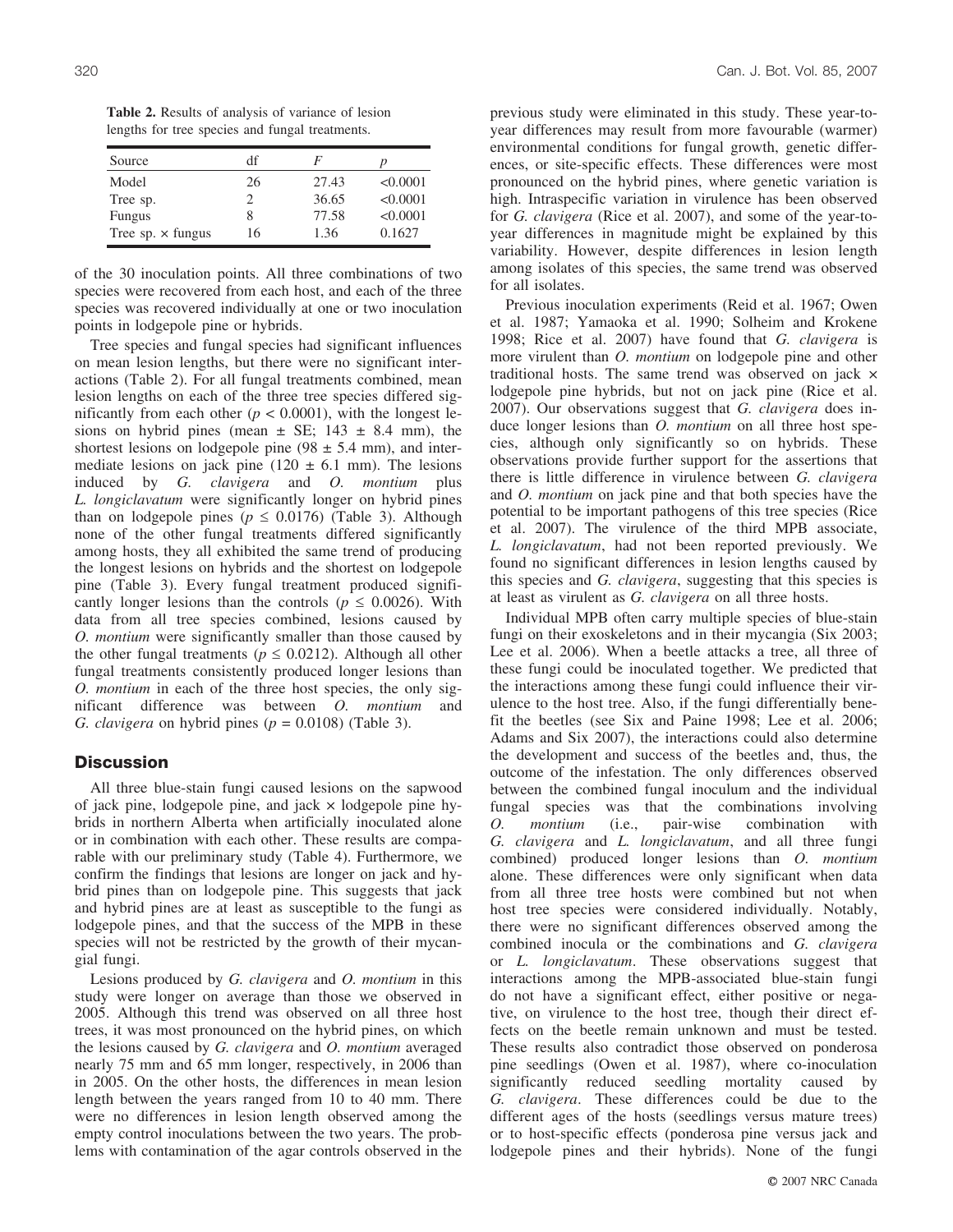| Treatment  | Lodgepole pine  | Jack pine     | Hybrid pine      | Mean       |
|------------|-----------------|---------------|------------------|------------|
| E          | 16(1.4)a        | 20(1.5)a      | 24(2.1)a         | 20(1.1)a   |
| A          | 22(1.0)a        | 27(6.0)a      | 34(7.6)a         | 28(3.2)a   |
| $\Omega$   | $85(5.3)$ b     | $120(6.8)$ b  | 135(12.1)b       | 114(6.2)b  |
| G          | 130(4.9)A,b     | 156(13.4)AB,b | 201(27.5)B,c     | 162(11.4)c |
| L          | $135(11.0)$ b   | $146(7.7)$ b  | $184(7.7)$ bc    | 155(6.4)c  |
| GO.        | $116(7.4)$ b    | $157(4.3)$ b  | $161(13.6)$ bc   | 144(6.4)c  |
| GL         | 133(12.2)b      | $144(9.8)$ b  | $188(27.0)$ bc   | 155(10.9)c |
| LO         | $124(10.0)$ A,b | 148(6.6)AB,b  | $188(14.1)B$ ,bc | 153(7.7)c  |
| <b>GLO</b> | 121(10.6)b      | $158(6.0)$ b  | $170(7.7)$ bc    | 150(6.1)c  |
| Mean       | 98(5.4)A        | 120(6.1)B     | 143(8.4)C        | 120(12.1)  |

**Table 3.** Mean (SE) lesion lengths (mm) for each fungal treatment for each host.

**Note:** E, empty hole; A, agar plug; O, *Ophiostoma montium*; G, *Grosmannia clavigera*; L, *Leptographium longiclavatum*; GO, *G. clavigera* and *O. montium*; GL, *G. clavigera* and *L. longiclavatum*; LO, *L. longiclavatum* and *O. montium*; GLO, all three fungal species. Post hoc Tukey results are indicated where there are significant differences in means. Upper-case letters indicate among-host comparisons within a fungal treatment, and lower-case letters indicate among-fungus comparisons on a host. Means followed by the same letter do not differ significantly.

**Table 4.** Mean (SE) lesion lengths (mm) caused by *Ophiostoma montium* and *Grosmannia clavigera* on each host species in 2005 (Rice et al. 2007) and 2006 (this study).

| Tree           | 2005<br>O. montium | 2006<br>O. montium | 2005<br>G. clavigera | 2006<br>G. clavigera |
|----------------|--------------------|--------------------|----------------------|----------------------|
| Lodgepole pine | 63(3)              | 85(5)              | 82(4)                | 130(5)               |
| Jack pine      | 108(8)             | 120(7)             | 115(9)               | 156(13)              |
| Hybrid pine    | 68(5)              | 135(12)            | 128(12)              | 201(28)              |

*\**Shows significant between-year differences as indicated by ANOVA (a general linear model consisting of a three-way comparison of fungal species, host species, and year).

consistently excluded another when they were inoculated in combination. Each of the three fungi was recovered from the lesions surrounding most of its combined inoculations, although *G. clavigera* was recovered on its own more often than *L. longiclavatum* or *O. montium* in pair-wise combinations. These results suggest that the three mycangial fungi are about equally competitive and are unable to competitively exclude one another from an infection site. The competitive equality of the MPB-associated fungi suggests that the spatial and temporal distribution of these fungi within and among beetle populations is due to factors other than competition among the fungi, such as temperature (see Adams and Six 2007).

This situation is comparable to that observed for the two mycangial fungi of the southern pine beetle (Klepzig and Wilkens 1997; Klepzig et al. 2004). In that system, Klepzig and Wilkens (1997) found that the two species of mycangial fungi were competitively similar to each other. Both mycangial fungi were outcompeted by the virulent plant pathogen and phoretic fungus, *Ophiostoma minus* (Hedgc.) Syd. & P. Syd., under most conditions (Klepzig and Wilkens 1997; Klepzig et al. 2004). Although it was completely excluded under most conditions (Klepzig and Wilkens 1997), the ophiostomatoid mycangial associate (*Ceratocystiopsis ranaculosa* T.J. Perry & J.R. Bridges) was able to compete almost as well as *O. minus* under selected moisture conditions (Klepzig et al. 2004). Other blue-stain fungi, including an *Ophiostoma minus*-like fungus, have been recovered from the exoskeletons and galleries of MPB (Six 2003; Lee et al. 2006). The interactions between these fungi and the mycangial associates of the MPB should be explored, since competitive exclusion of the mycangial fungi by a phoretic associate could suggest a possible avenue for biocontrol research. Notably, *O. minus* is also directly antagonistic to the southern pine beetle (e.g., Klepzig et al. 2001; Hofstetter et al. 2006). A similar relationship between MPB and *O. minus* or other phoretic fungi would suggest another avenue for biocontrol of MPB.

Our results suggest that both jack pine and jack  $\times$  lodgepole pine hybrids in boreal Alberta are susceptible to infection by all of the MPB-associated blue-stain fungi, and that these trees could be more suitable than lodgepole pine as hosts for these fungi. This study was conducted using different stands of each of the three host trees than those used in our previous study. The fact that the same pattern of virulence for *O. montium* and *G. clavigera* was observed on jack pine at two distant sites (Tawatinaw and the Logan River area northwest of Lac La Biche, about 200 km apart) suggests that the pattern is common to jack pine. The two hybrid stands were located close to each other, but were separated by a large stand of trembling aspen (*Populus tremuloides* Michx.) and white spruce (*Picea glauca* (Moench) Voss). The trees in the two stands differed from each other in phenotype (resemblance to parent species) and presumably genotype. Our observations suggest that *O. montium* is extremely sensitive to genetic variation within the hybrid pines, causing much longer lesions on hybrids that resemble jack pine than on those that resemble lodgepole pine, and that susceptibility of hybrid pines to *O. montium* may vary considerably among stands.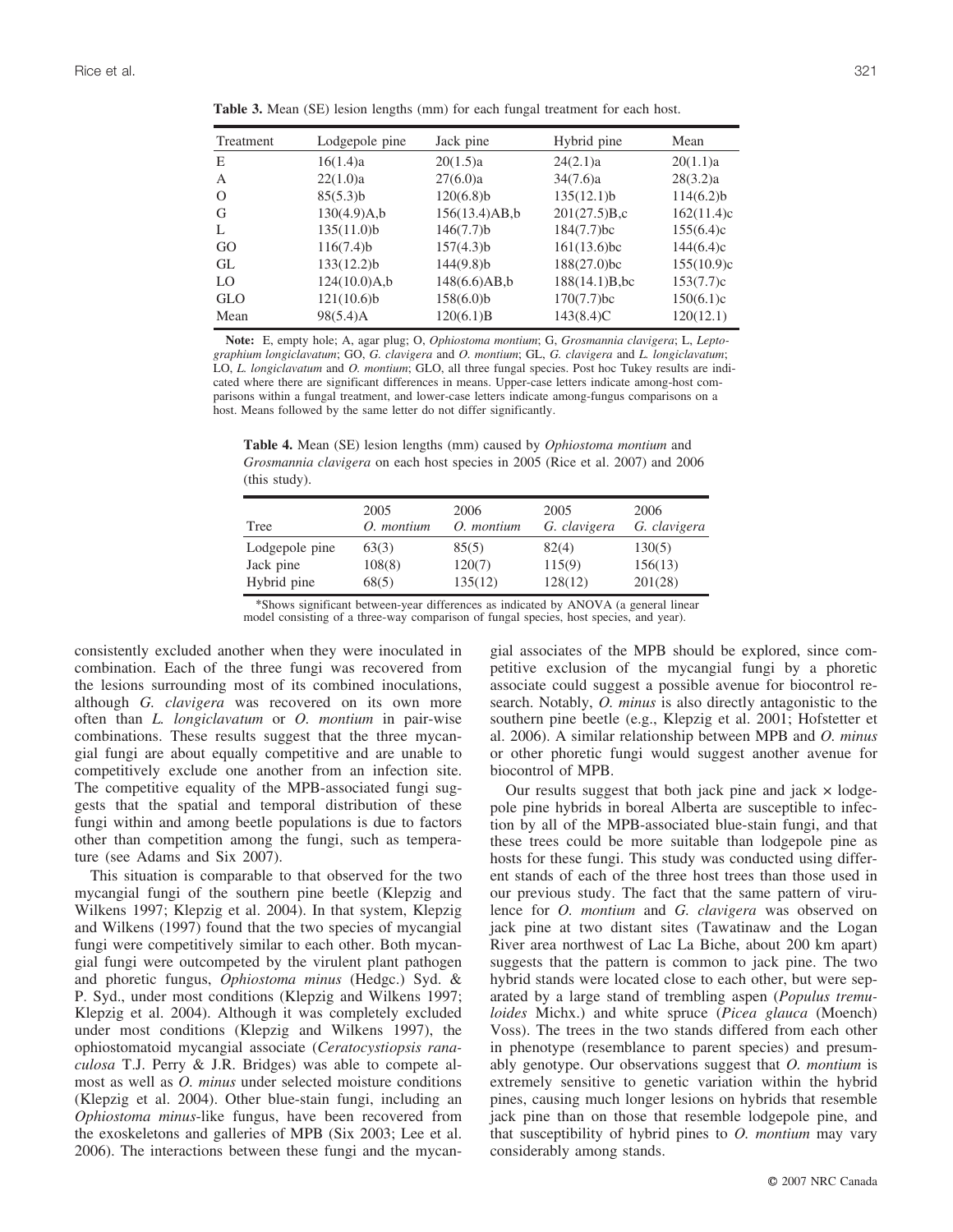All three MPB-associated fungi successfully colonized jack pine and jack  $\times$  lodgepole pine hybrids, but the success of the fungi does not guarantee the success of their associated beetles. The brood success of MPB also depends on factors, such as phloem thickness, that may not influence the fungi (Amman 1972; Langor 1989). On average, the phloem of jack pines is thinner than that of similar-sized lodgepole pines, whereas phloem thickness in hybrids is highly variable (D. Williams, personal communication 2006). It is possible that MPB brood success in jack pines will be limited by phloem thickness. However, evidence from artificial brood experiments (Safranyik and Linton 1982; Cerezke 1995; D.W. Langor, unpublished data, 2006) and infection of arboretum trees (Furniss and Schenk 1969), coupled with the colonization of hybrid pines by MPB in 2006, suggest that these trees are suitable hosts for MPB. Ultimately, the ability of MPB to select, attack, overwinter, and breed in jack pines will be determined only by the spread of the beetle into natural jack pine stands. We can conclude that the growth of their associated blue-stain fungi will not limit the success of the beetles. It is conceivable that the consistently better performance of the fungi in the hybrid and jack pines may hasten the spread of MPB through the boreal region.

# **Acknowledgements**

Jim Hammond and Colin Myrholm provided technical assistance. Erica Lee provided wood samples used to isolate the fungi. Funding was provided by Alberta Sustainable Resource Development and the Natural Resources Canada Mountain Pine Beetle Initiative.

# **References**

- Adams, A.S., and Six, D.L. 2007. Temporal variation in mycophagy and prevalence of fungi associated with developmental stages of *Dendroctonus ponderosae* (Coleoptera: Curculonidae). Environ. Entomol. **36**: 64–72.
- Amman, G.D. 1972. Mountain pine beetle brood production in relation to thickness of lodgepole pine phloem. J. Econ. Entomol. **65**: 138–140.
- Amman, G.D., and Cole, W.E. 1983. *Mountain pine beetle dynamics in lodgepole pine forests Part II: Population dynamics.* USDA For. Serv. Gen. Tech. Rep. INT-145.
- Amman, G.D., McGregor, M.D., and Dolph, R.E. Jr. 1989. Mountain pine beetle. USDA Forest Insect and Disease Leaflet 2. Washington, D.C.
- Basham, H.G. 1970. Wilt of loblolly pine inoculated with blue-stain fungi of the genus *Ceratocystis.* Phytopathology, **60**: 750–754.
- British Columbia Ministry of Forests. 2005. 2004 Summary of Forest Health Conditions in British Columbia. Available from www.for.gov.bc.ca/hfp/health/overview/2004.htm [accessed January 2006].
- British Columbia Ministry of Forests. 2006. 2005 Summary of Forest Health Conditions in British Columbia. Available from www.for.gov.bc.ca/hfp/health/overview/2005.htm [accessed October 2006].
- Carroll, A.L., Taylor, S.W., Régnière, J., and Safranyik, L. 2003. Effects of climate change on range expansion by the mountain pine beetle in British Columbia. *In* Mountain Pine Beetle Symposium: Challenges and Solutions. 30 and 31 October 2003, Kelowna, BC. *Edited by* T.L. Shore, J.E. Brooks, and J.E. Stone. Can. For. Serv. Pac. For. Cent. Inf. Rep. BC-X-399. pp. 223–232.
- Cerezke, H.F. 1995. Egg gallery, brood production, and adult characteristics of mountain pine beetle, *Dendroctonus ponderosae* Hopkins (Coleoptera: Scolytidae), in three pine hosts. Can. Entomol. **127**: 955–965.
- Furniss, M.M., and Schenk, J.A. 1969. Sustained natural infestation by the mountain pine beetle in seven new *Pinus* and *Picea* hosts. J. Econ. Entomol. **62**: 518–519.
- Hobson, K.R., Parmeter, J.R., Jr., and Wood, D.L. 1994. The role of the fungi vectored by *Dendroctonus brevicomis* Le Conte (Coleoptera: Scolytidae) in occlusion of ponderosa pine xylem. Can. Entomol. **126**: 277–282.
- Hofstetter, R.W., Cronin, J., Klepzig, K.D., Moser, J.C., and Ayres, M.P. 2006. Antagonisms, mutualisms, and commensalisms affect outbreak dynamics of the southern pine beetle. Oecologia, **147**: 679–691. doi:10.1007/s00442-005-0312-0. PMID:16323015.
- Huber, D.P.W., and Borden, J.H. 2001. Protection of lodgepole pines from mass attack by mountain pine beetle, *Dendroctonus ponderosae*, with nonhost angiosperm volatiles and verbenone. Entomol. Exp. Appl. **92**: 131–141.
- Kim, J.-J., Allen, E.A., Humble, L.M., and Breuil, C. 2005. Ophiostomatoid and basidiomycetous fungi associated with green, red, and grey lodgepole pines after mountain pine beetle (*Dendroctonus ponderosae*) infestation. Can. J. For. Res. **35**: 274–284. doi:10.1139/x04-178.
- Klepzig, K.D., and Wilkens, R.T. 1997. Competitive interactions among symbiotic fungi of the southern pine beetle. Appl. Environ. Microbiol. **63**: 621–627. PMID:16535518.
- Klepzig, K.D., Moser, J.C., Lombardero, F.J., Hofstetter, R.W., and Ayres, M.P. 2001. Symbiosis and competition: complex interactions among beetles, fungi, and mites. Symbiosis, **30**: 83–96.
- Klepzig, K.D., Flores-Otero, J., Hofstetter, R.W., and Ayres, M.P. 2004. Effects of available water on growth and competition of southern pine beetle associated fungi. Mycol. Res. **108**: 183–188. doi:10.1017/S0953756203009055. PMID:15119355.
- Langor, D.W. 1989. Host effects on the phenology, development, and mortality of field populations of the mountain pine beetle, *Dendroctonus ponderosae* Hopkins (Coleoptera: Scolytidae). Can. Entomol. **121**: 149–157.
- Lee, S., Kim, J.-J., and Breuil, C. 2005. *Leptographium longiclavatum* sp. nov., a new species associated with the mountain pine beetle, *Dendroctonus ponderosae.* Mycol. Res. **109**: 1162–1170. doi:10.1017/S0953756205003588. PMID:16279410.
- Lee, S., Kim, J.-J., and Breuil, C. 2006. Diversity of fungi associated with the mountain pine beetle, *Dendroctonus ponderosae*, and infested lodgepole pines in British Columbia. Fungal Divers. **22**: 91–105.
- Lieutier, F., Yart, A., Ye, H., Sauvard, D., and Gallois, V. 2004. Variations in growth and virulence of *Leptographium wingfieldii* Morelet, a fungus associated with the bark beetle *Tomicus piniperda* L. Ann. For. Sci. **61**: 45–53. doi:10.1051/forest:2003083.
- Lim, Y.W., Kim, J.-J., Lu, M., and Breuil, C. 2005. Determining fungal diversity on *Dendroctonus ponderosae* and *Ips pini* affecting lodgepole pine using cultural and molecular methods. Fungal Divers. **19**: 79–94.
- Masuya, H., Kaneko, S., and Yamaoka, Y. 2003. Comparative virulence of blue-stain fungi isolated from Japanese red pine. J. For. Res. (Harbin), **8**: 83–88.
- Mathre, D.E. 1964. Survey of *Ceratocystis* spp. associated with bark beetles in California. Contrib. Boyce Thompson Inst. **22**: 353–362.
- Nebeker, T.E., Hodges, J.D., and Blanche, C.A. 1993. Host response to bark beetle and pathogen colonization. *In* Beetlepathogen interactions in conifer forests. *Edited by* T.D. Schowalter and G.M. Filip. Academic Press, Inc., New York. pp. 157–169.